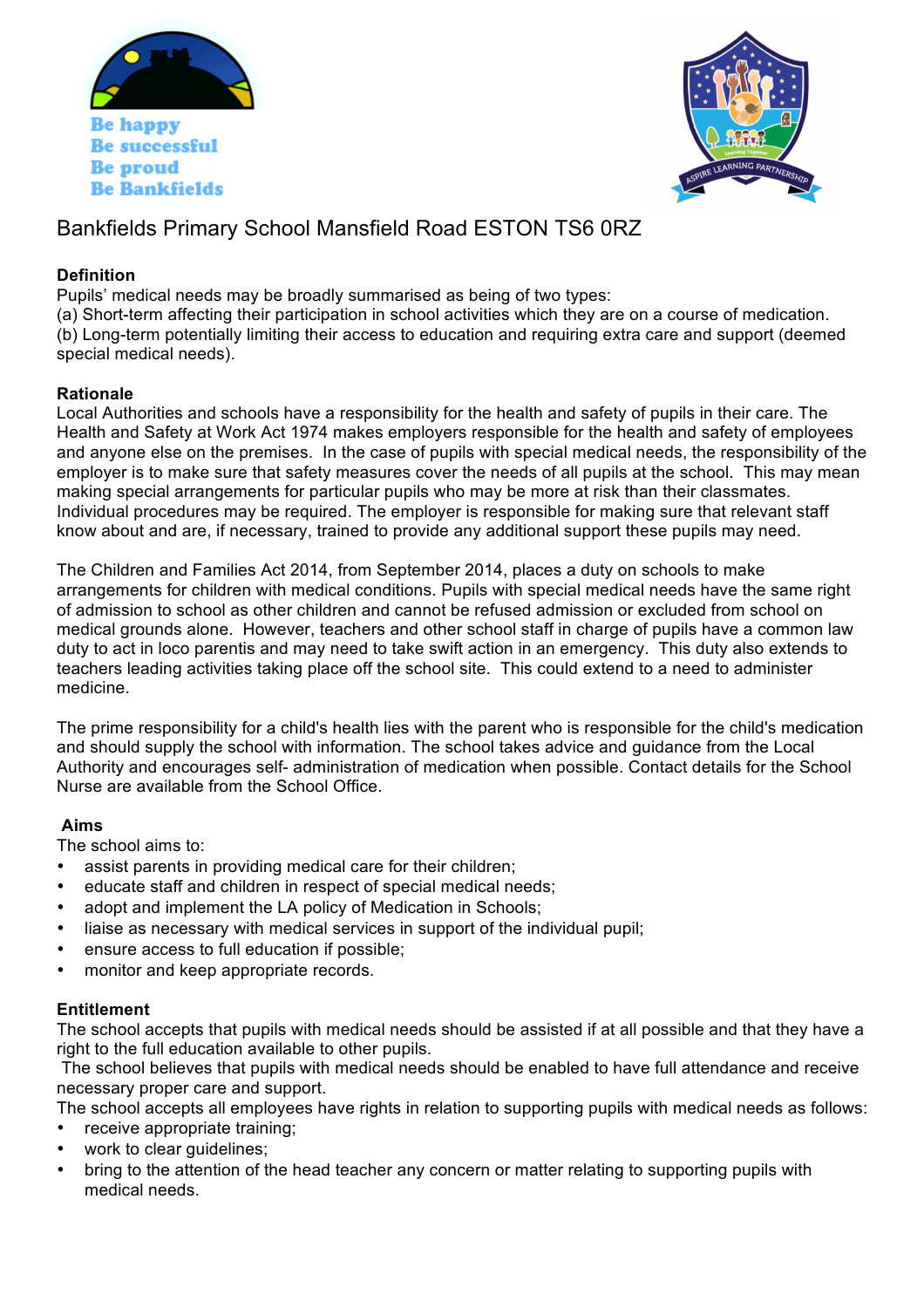# **Expectations**

It is expected that:

- the school will only administer medicines in which the dosage is required 4 times a day.
- when parents have asked the school to administer the prescribed medication for their child, they must ensure that the prescription and dosage regime should be printed clearly on the outside of the medication.
- parents will be encouraged to co-operate in training children to self-administer medication if this is practicable and that members of staff will only be asked to be involved if there is no alternative;
- the school will liaise with the School Health Service for advice about a pupil's special medical needs, and will seek support from the relevant practitioners where necessary and in the interests of the pupil.
- any medicines brought into school by the staff e.g. headache tablets, inhalers for personal use should be stored in an appropriate place and kept out of the reach of the pupils. Any staff medicine is the responsibility of the individual concerned and not the school.

### **Storage of Medication**

Any medication is securely stored in a lockable cabinet in the main reception office with a Record of Administration.

# **Policy into Practice**

Appendices:

Individual Healthcare Plan

Parental Agreement for Administration of Medicine

Record of Medicine administered to all children

Staff Training Record

Model letter for Parent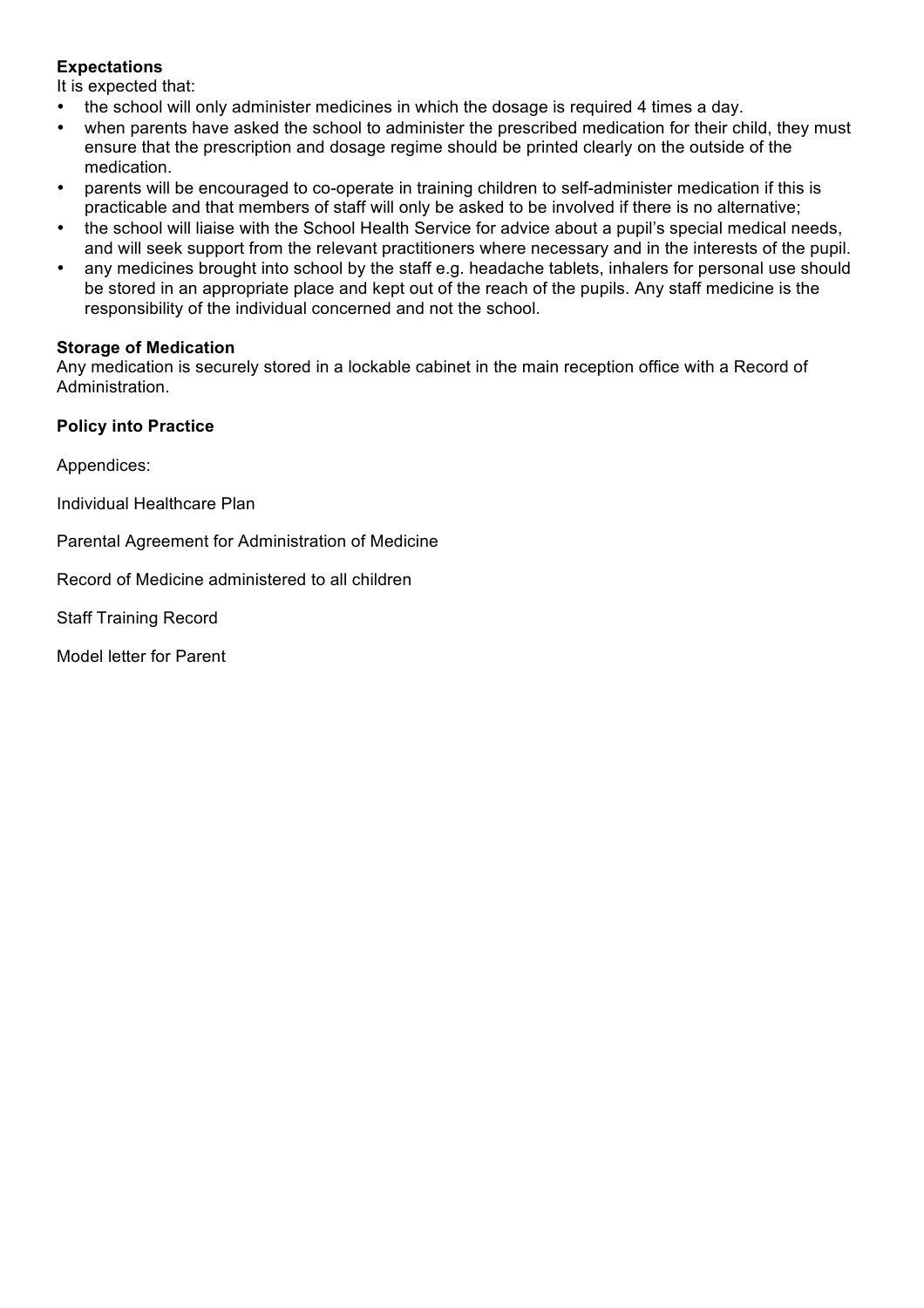# **Bankfields Primary School - Individual Healthcare Plan**

### **Family Contact Information**

| 1. Name               |  |
|-----------------------|--|
| Relationship to child |  |
| Contact no.           |  |
| 2. Name               |  |
| Relationship to child |  |
| Contact no.           |  |

### **Clinic/Hospital Contact**

| Name      |  |
|-----------|--|
| Phone no. |  |
| G.P.      |  |
| Name      |  |

Phone no.

Who is responsible for providing support in school

Describe medical needs and give details of child's symptoms, triggers, signs, treatments, facilities, equipment or devices, environmental issues etc

Name of medication, dose, method of administration, when to be taken, side effects, contra-indications, administered by/self-administered with/without supervision

Daily care requirements

Specific support for the pupil's educational, social and emotional needs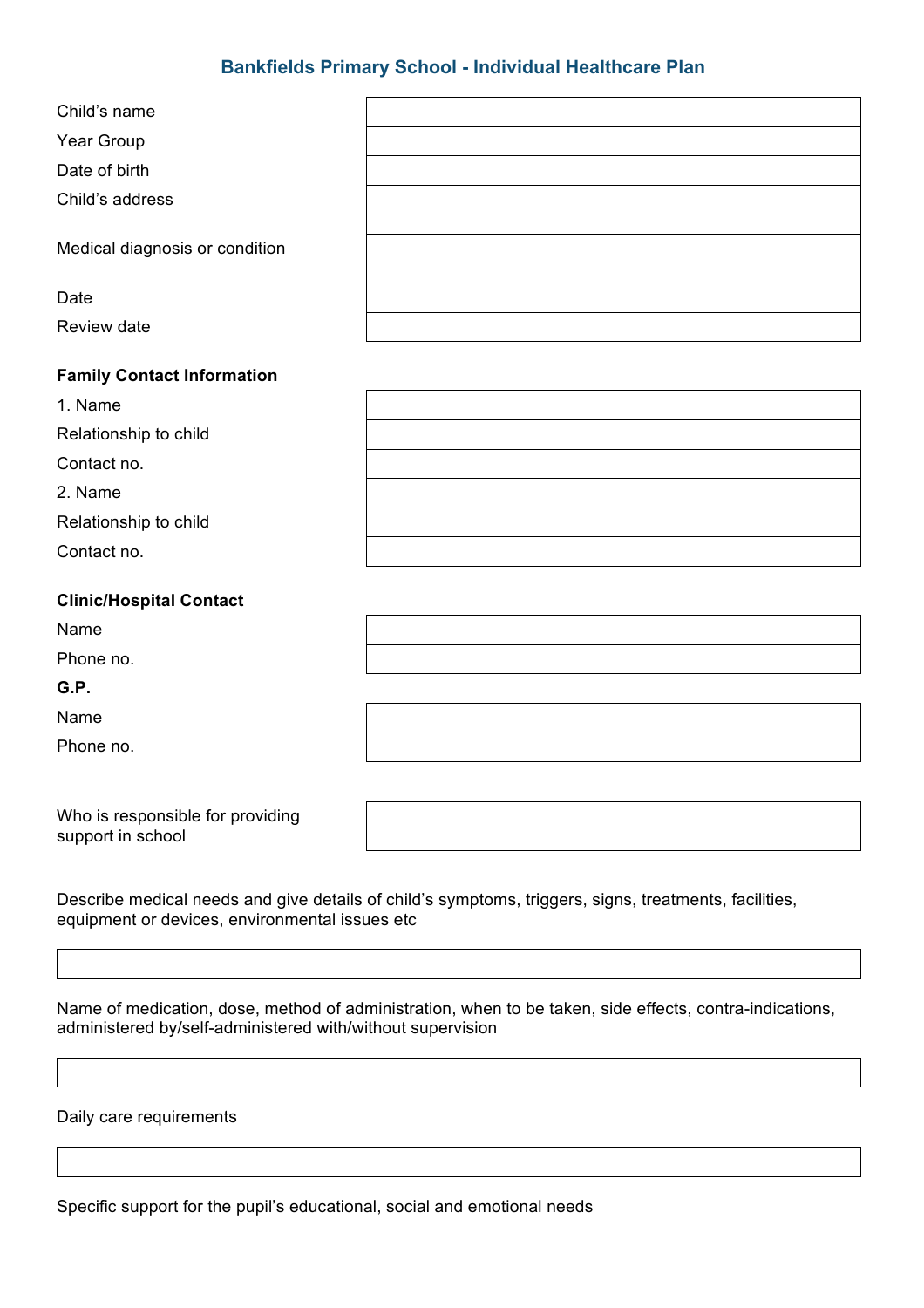Arrangements for school visits/trips etc

Other information

Describe what constitutes an emergency, and the action to take if this occurs

Who is responsible in an emergency *(state if different for off-site activities)*

Plan developed with

Staff training needed/undertaken – who, what, when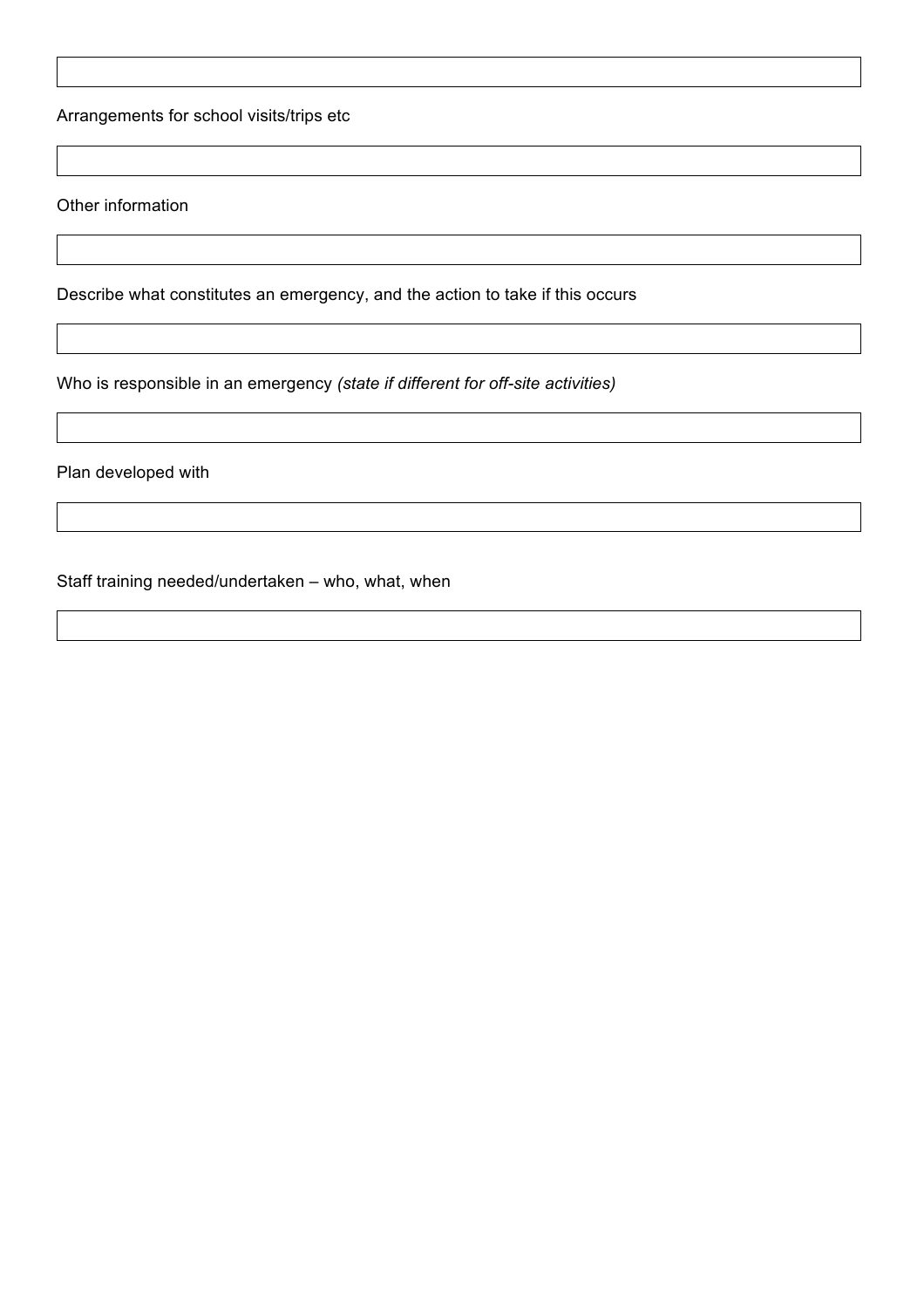### **Bankfields Primary School - Parental Agreement for Administration of Medicine**

| Name of child                |  |
|------------------------------|--|
| Date of birth                |  |
| Year Group                   |  |
| Medical condition or illness |  |

### **Medicine**

Name/type of medicine *(as described on the container)*

Dosage and method

Timing

Special precautions/other instructions

Self-administration – y/n

### **Medicines must be in the original container as dispensed by the pharmacy**

### **Contact Details**

| Name                                                           |                   |
|----------------------------------------------------------------|-------------------|
| Contact telephone no.                                          |                   |
| Relationship to child                                          |                   |
| I understand that I must deliver the<br>medicine personally to | The School Office |

The above information is, to the best of my knowledge, accurate at the time of writing and I give consent to school staff administering medicine in accordance with the school policy. I will inform the school immediately, in writing, if there is any change in dosage or frequency of the medication or if the medicine is stopped.

Parental Signature \_\_\_\_\_\_\_\_\_\_\_\_\_\_\_\_\_\_\_\_\_\_\_\_\_\_\_\_\_\_ Date \_\_\_\_\_\_\_\_\_\_\_\_\_\_\_\_\_\_\_\_\_

| Date                 |  |  |  |
|----------------------|--|--|--|
| Time given           |  |  |  |
| Dose given           |  |  |  |
| Name of staff member |  |  |  |
| Staff initials       |  |  |  |
|                      |  |  |  |
| Date                 |  |  |  |
| Time given           |  |  |  |
| Dose given           |  |  |  |
| Name of staff member |  |  |  |
|                      |  |  |  |

Staff initials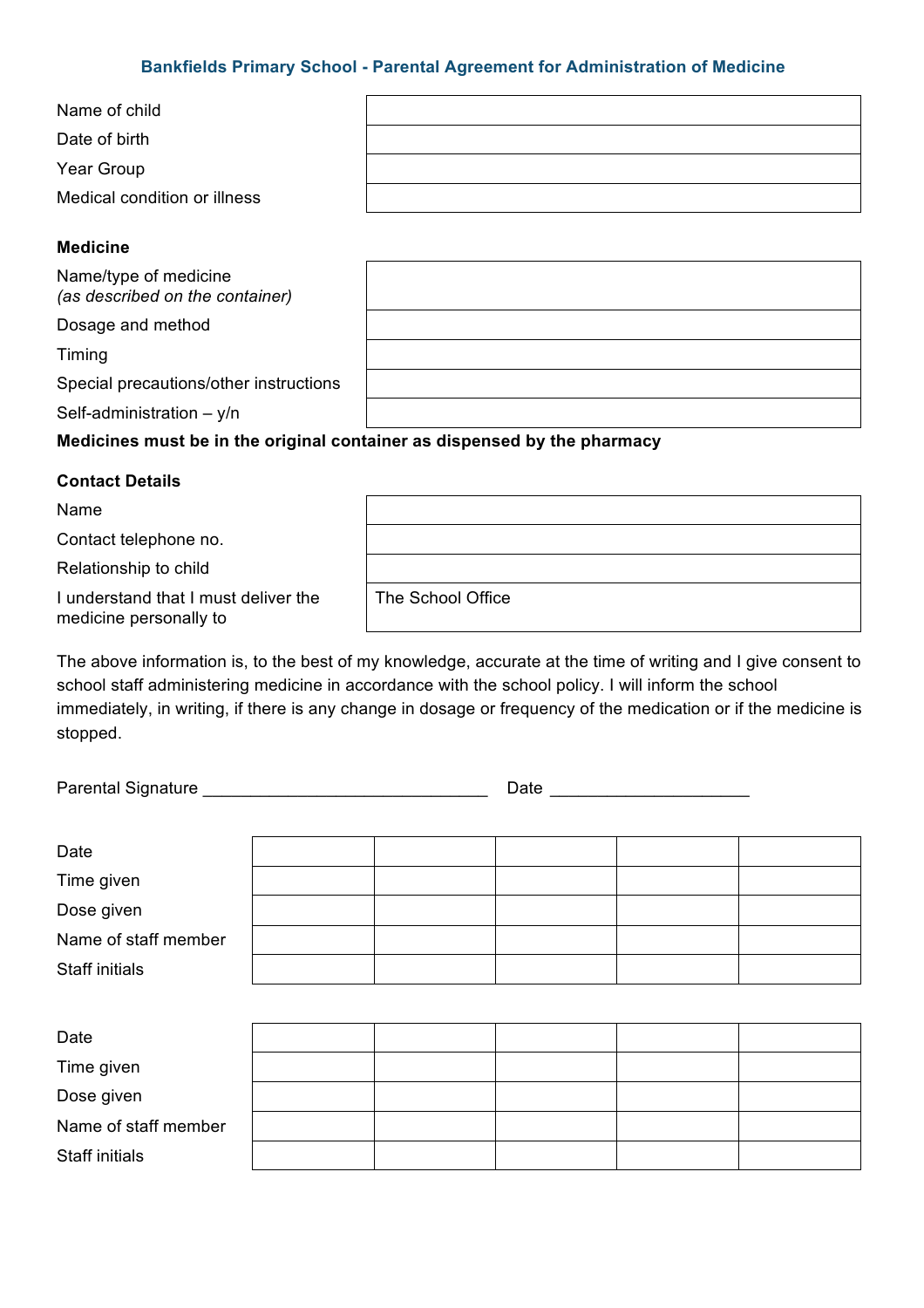# Name of child:

| Date                  |  |  |  |  |
|-----------------------|--|--|--|--|
| Time given            |  |  |  |  |
| Dose given            |  |  |  |  |
| Name of staff member  |  |  |  |  |
| Staff initials        |  |  |  |  |
|                       |  |  |  |  |
| Date                  |  |  |  |  |
| Time given            |  |  |  |  |
| Dose given            |  |  |  |  |
| Name of staff member  |  |  |  |  |
| <b>Staff initials</b> |  |  |  |  |
|                       |  |  |  |  |
| Date                  |  |  |  |  |
| Time given            |  |  |  |  |
| Dose given            |  |  |  |  |
| Name of staff member  |  |  |  |  |
| Staff initials        |  |  |  |  |
|                       |  |  |  |  |
| Date                  |  |  |  |  |
| Time given            |  |  |  |  |
| Dose given            |  |  |  |  |
| Name of staff member  |  |  |  |  |
| Staff initials        |  |  |  |  |
|                       |  |  |  |  |
| Date                  |  |  |  |  |
| Time given            |  |  |  |  |
| Dose given            |  |  |  |  |
| Name of staff member  |  |  |  |  |
| <b>Staff initials</b> |  |  |  |  |
|                       |  |  |  |  |
| Date                  |  |  |  |  |
| Time given            |  |  |  |  |
| Dose given            |  |  |  |  |
| Name of staff member  |  |  |  |  |
| <b>Staff initials</b> |  |  |  |  |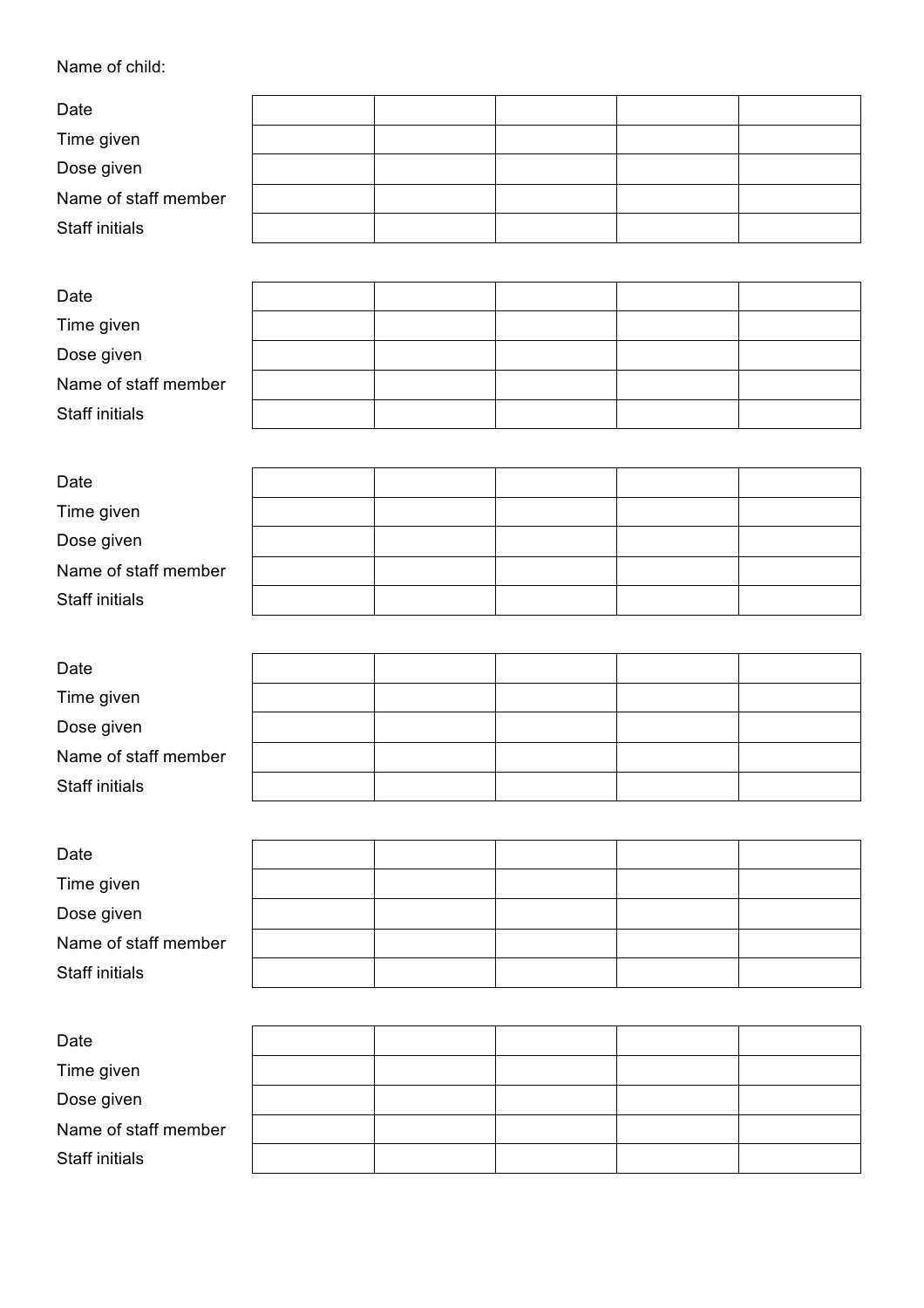# **Bankfields Primary School - Record of Medicine Administered to all Children**

# Date  $|$  Child's name  $|$  Time  $|$  Name of medicine Dose given Any reactions Signature of staff Print name

### **Record Date: to**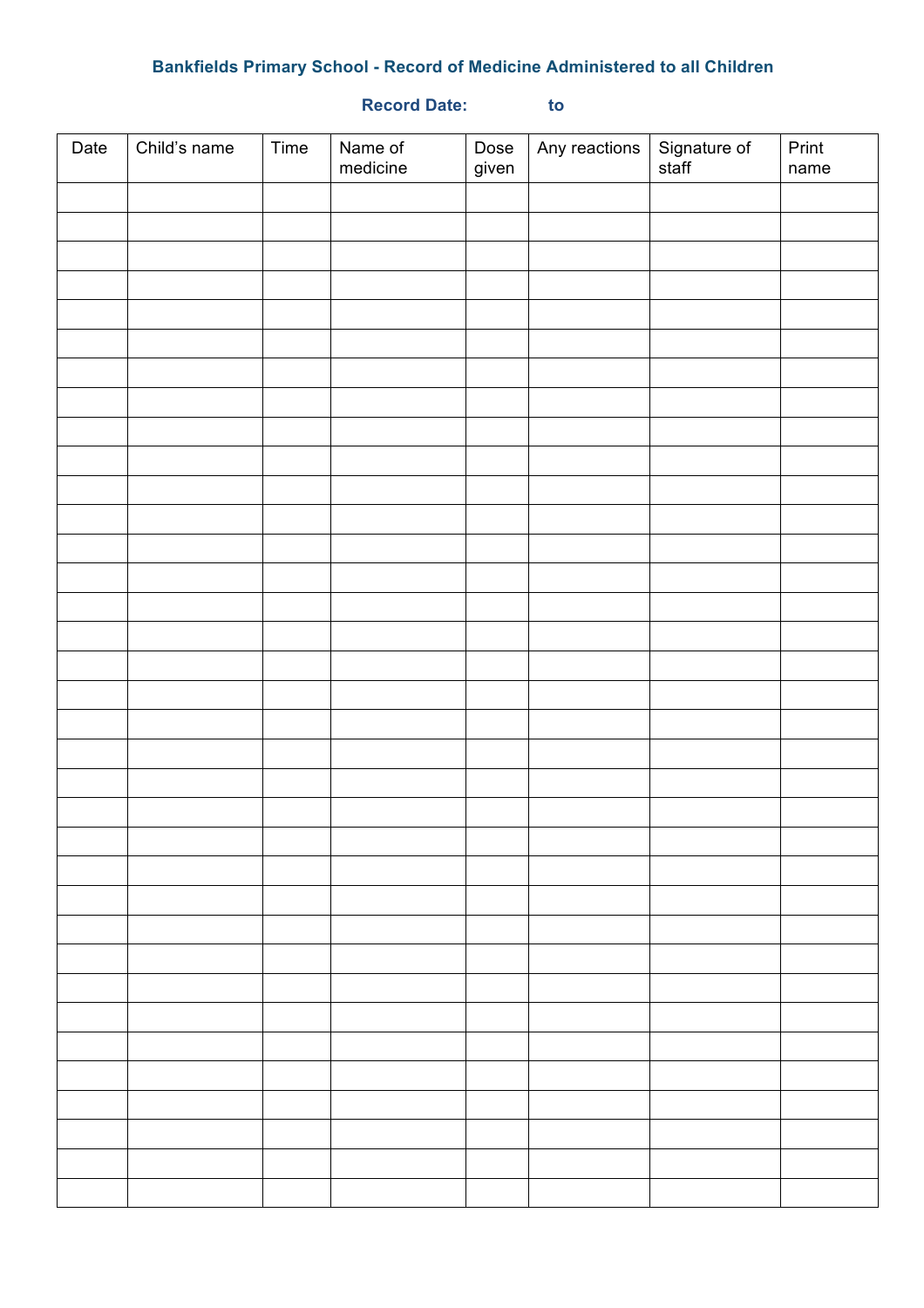### **Bankfields Primary School - Staff Training Record, Administration of Medicines**

| Type of training received  |  |
|----------------------------|--|
| Date of training completed |  |
| Training provided by       |  |
| Profession and title       |  |

I confirm that the following members of staff have received the training detailed above and are competent to carry out any necessary treatment. I recommend that the training is updated (*annually).*

Trainer's signature \_\_\_\_\_\_\_\_\_\_\_\_\_\_\_\_\_\_\_\_\_\_\_\_\_ Date \_\_\_\_\_\_\_\_\_\_\_\_\_\_\_\_\_\_\_

| Name of member of staff | Signature |
|-------------------------|-----------|
|                         |           |
|                         |           |
|                         |           |
|                         |           |
|                         |           |
|                         |           |
|                         |           |
|                         |           |
|                         |           |
|                         |           |
|                         |           |
|                         |           |
|                         |           |
|                         |           |
|                         |           |
|                         |           |
|                         |           |
|                         |           |
|                         |           |
|                         |           |
|                         |           |
|                         |           |
|                         |           |
|                         |           |
|                         |           |
|                         |           |
|                         |           |
|                         |           |